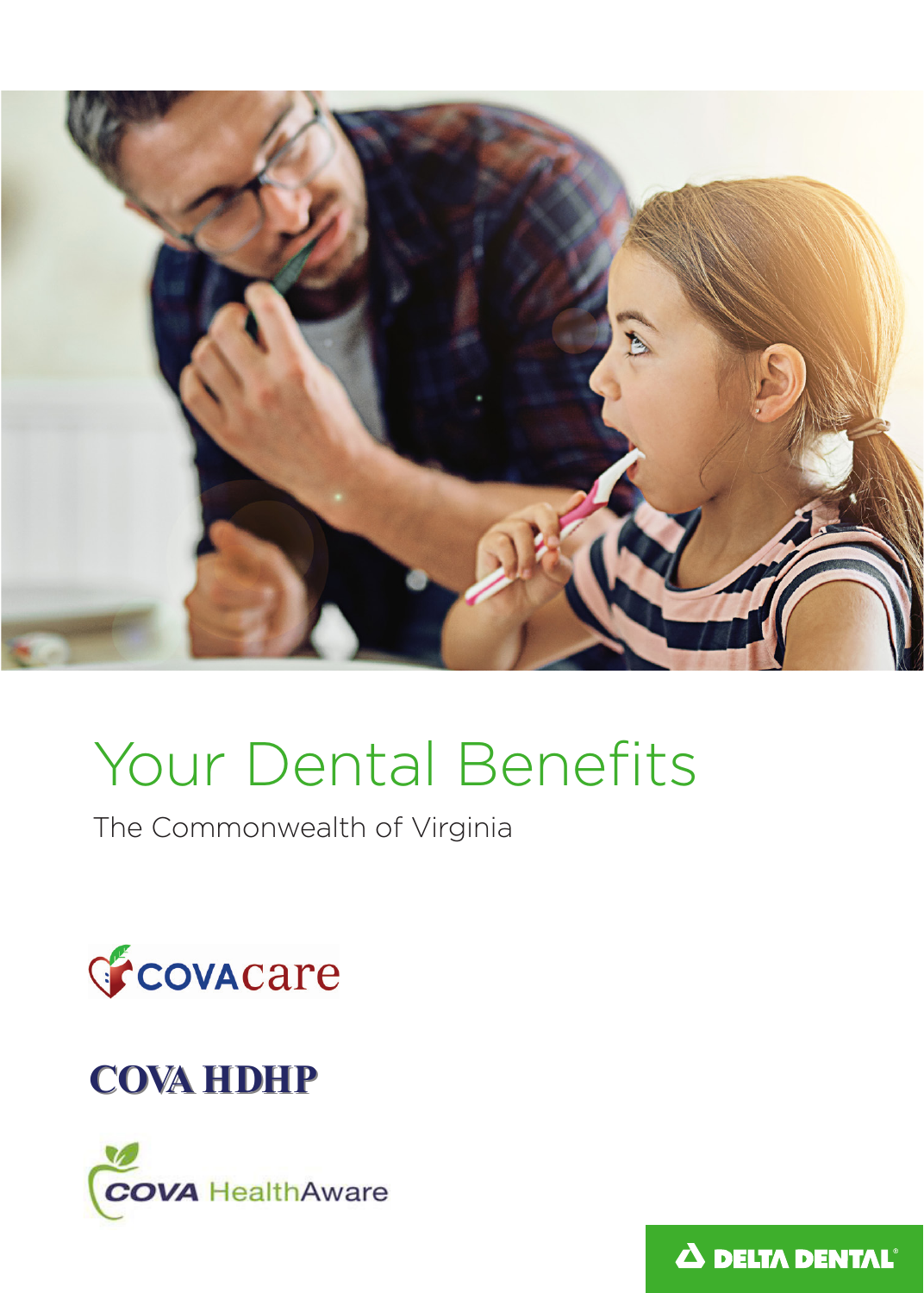# to Delta Dental of Virginia

In addition to the largest network of dentists in Virginia\* and valuable benefits that help keep out-of-pocket costs down, Commonwealth of Virginia members also get 24/7 access to dental benefits information, claims and resources to help you manage your dental benefits.

Visit Delta Dental of Virginia's website at DeltaDentalVA.com to make the most of your dental benefits.

# Getting started

- Go to DeltaDentalVA.com.
- Click Members to go to the Members page.
- Click Create an account.
- Follow the instructions to complete the registration process.

Once you have your user name and password, log in to:

- Verify your benefits
- Check claims and access forms
- Estimate costs for dental procedures
- Chat with a customer service representative

You can also visit our website for information to help you understand your benefits, learn about the value of good oral health and find a dentist near you. Just click on The Commonwealth of Virginia link from the home page or Members page of DeltaDentalVA.com or log into the secure website and you'll see why Delta Dental gives you something to smile about.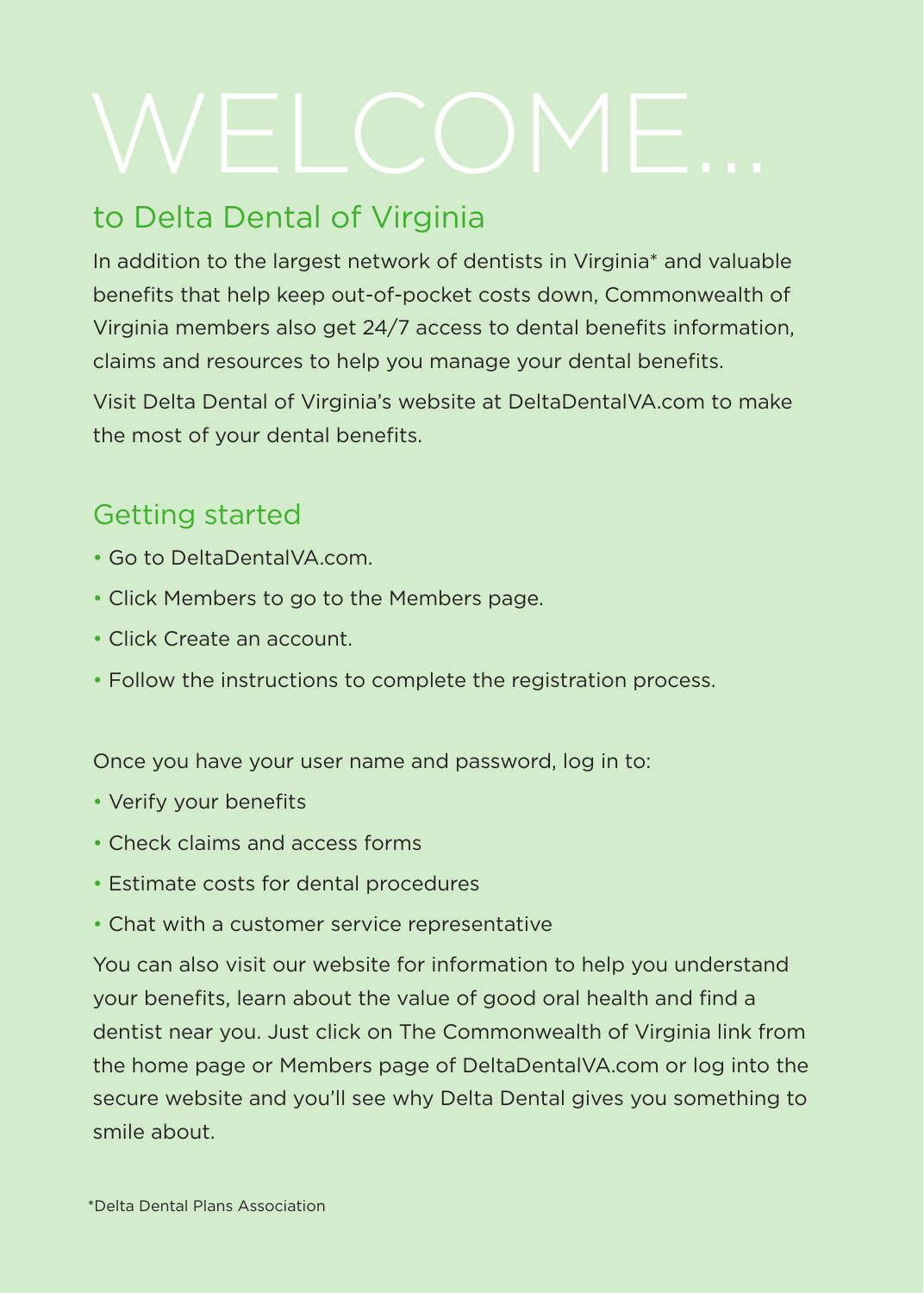# Your Dental Benefits

As a subscriber with The Commonwealth of Virginia, your dental benefits are administered by Delta Dental of Virginia. With Delta Dental you have your choice of more than 7,500 dental locations throughout Virginia and more than 372,000 dental offices across the country.\* All dentists who have agreed to participate in a Delta Dental network will file your claims for you, will accept Delta Dental's allowances for services (in addition to any required coinsurance and deductible) and will abide by Delta Dental's guidelines for dental treatment.

# The Delta Dental Network

Delta Dental offers Commonwealth of Virginia members its largest network, with more than 85% of all dentists in Virginia.\* When you receive your dental care from a Delta Dental participating dentist, you will not be responsible for any charges that exceed Delta Dental's allowance for the covered services you receive. This means your outof-pocket expenses will be limited to the amount of your coinsurance, deductible and any amounts that exceed your annual or lifetime maximums.

# Receiving care from dentists outside the Delta Dental Network

Should you decide to receive dental care from a dentist who is not a member of the Delta Dental Network, you will still receive benefits from your dental plan, but your share of the cost will likely be higher than if you visit a network dentist. In addition, you may have to file claims yourself.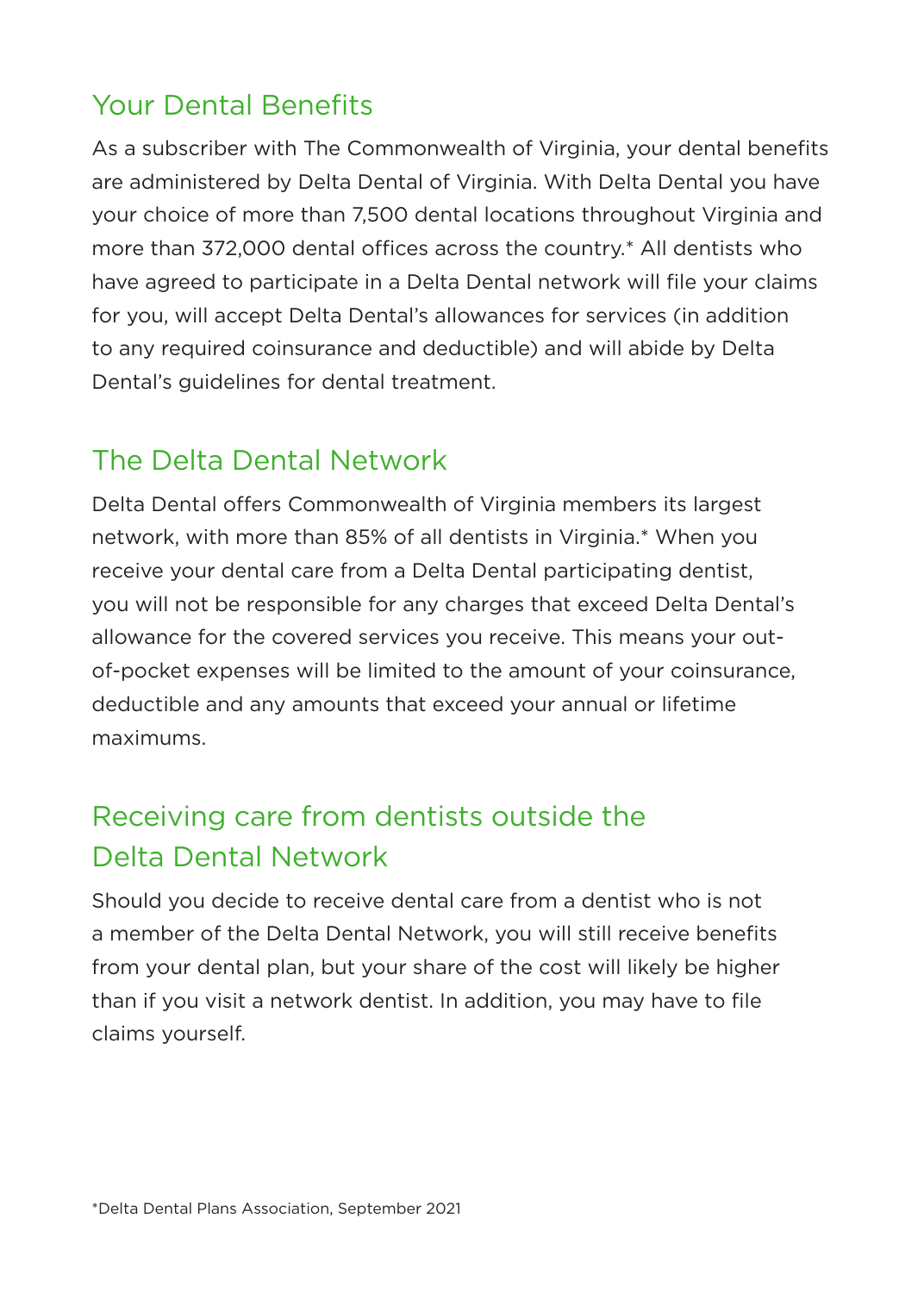# Highlights of COVA Care, COVA HDHP and COVA HealthAware Plans

| <b>Delta Dental</b>                                                                                                                                                                                                                                                                                                                                                                                                                                                                                                                                                                                                                         | Coverage                                                                                                                                                                                                                                                                                                                                                                                                                                                             | <b>DELTA DENTAL PAYS</b> |                             |                                                                                                                                                                                                                                                                                                                                                                                          |
|---------------------------------------------------------------------------------------------------------------------------------------------------------------------------------------------------------------------------------------------------------------------------------------------------------------------------------------------------------------------------------------------------------------------------------------------------------------------------------------------------------------------------------------------------------------------------------------------------------------------------------------------|----------------------------------------------------------------------------------------------------------------------------------------------------------------------------------------------------------------------------------------------------------------------------------------------------------------------------------------------------------------------------------------------------------------------------------------------------------------------|--------------------------|-----------------------------|------------------------------------------------------------------------------------------------------------------------------------------------------------------------------------------------------------------------------------------------------------------------------------------------------------------------------------------------------------------------------------------|
| <b>Participating Dentist</b>                                                                                                                                                                                                                                                                                                                                                                                                                                                                                                                                                                                                                |                                                                                                                                                                                                                                                                                                                                                                                                                                                                      | <b>Basic</b>             | <b>Expanded</b>             | <b>Benefit Limitations</b>                                                                                                                                                                                                                                                                                                                                                               |
| • Participating dentists will<br>have claim forms in the office<br>and will complete and submit<br>to Delta Dental at no charge.                                                                                                                                                                                                                                                                                                                                                                                                                                                                                                            | Annual Benefit Maximum                                                                                                                                                                                                                                                                                                                                                                                                                                               | N/A                      | \$2,000/member              |                                                                                                                                                                                                                                                                                                                                                                                          |
|                                                                                                                                                                                                                                                                                                                                                                                                                                                                                                                                                                                                                                             | <b>Annual Deductible</b>                                                                                                                                                                                                                                                                                                                                                                                                                                             | N/A                      | \$50/member<br>\$150/family |                                                                                                                                                                                                                                                                                                                                                                                          |
|                                                                                                                                                                                                                                                                                                                                                                                                                                                                                                                                                                                                                                             | Lifetime Orthodontic Maximum                                                                                                                                                                                                                                                                                                                                                                                                                                         | N/A                      | \$2,000/member              |                                                                                                                                                                                                                                                                                                                                                                                          |
| Payment will be made<br>directly to the dentist for<br>covered benefits.<br>• The dentist will accept<br>Delta Dental's allowance<br>for covered benefits. This<br>means that you pay only<br>the applicable coinsurance<br>and deductible for these<br>covered services.                                                                                                                                                                                                                                                                                                                                                                   | <b>Diagnostic and Preventive</b>                                                                                                                                                                                                                                                                                                                                                                                                                                     | 100%                     | 100%                        | No deductible or maximum                                                                                                                                                                                                                                                                                                                                                                 |
|                                                                                                                                                                                                                                                                                                                                                                                                                                                                                                                                                                                                                                             | Oral exams and cleanings<br>Fluoride treatment<br><b>Bitewing X-rays</b><br>Full mouth or panorex X-rays<br><b>Emergency treatment</b>                                                                                                                                                                                                                                                                                                                               |                          |                             | Twice in a plan year.<br>Twice in a plan year for dependents under age 19.<br>Twice in a plan year.<br>Once each three years.                                                                                                                                                                                                                                                            |
|                                                                                                                                                                                                                                                                                                                                                                                                                                                                                                                                                                                                                                             | Space maintainers<br>Occlusal guards<br>TMJ orthotic devices<br><b>Sealants</b>                                                                                                                                                                                                                                                                                                                                                                                      |                          |                             | Once every three years.<br>Once every three years.<br>Only for non-carious, non-restored 1st and 2nd<br>permanent molars for dependant children under age<br>19. Limited to one application per tooth.                                                                                                                                                                                   |
| Non-Participating Dentist                                                                                                                                                                                                                                                                                                                                                                                                                                                                                                                                                                                                                   | <b>Primary Dental Care</b>                                                                                                                                                                                                                                                                                                                                                                                                                                           | N/A                      | 80%                         | <b>Deductible Applies</b>                                                                                                                                                                                                                                                                                                                                                                |
| Vou may be required to pay<br>the non-participating dentist<br>in advance for the entire bill,<br>complete claim forms and<br>submit to Delta Dental.<br>Payment will be made directly<br>to you unless your dentist<br>agrees to accept payment<br>from Delta Dental.<br>Non-participating dentists<br>have not agreed to accept<br>Delta Dental's allowance for<br>their services. This means<br>that, in addition to what<br>Delta Dental pays, you<br>must pay the applicable<br>coinsurance and deductible<br>and difference between the<br>non-participating dentist's<br>charges and Delta Dental's<br>payment for covered benefits. | Restorative (silver and tooth colored fillings; stainless steel<br>crowns and other restorative services)<br>Oral surgery (simple extractions and other minor<br>surgical procedures)<br>Endodontics (root canal therapy and other endodontic services)<br>Periodontics (scaling and root planing, soft tissue and bony<br>surgery, including grafts and other periodontic services)<br>Denture repair and recementation of existing crowns,<br>bridges and dentures |                          |                             | Retreatment limited to once per surface in a two<br>year period.<br>Services covered under medical benefits are<br>excluded.<br>Repeat treatment is a covered benefit only after two<br>years from initial treatment.<br>Limitation of two to three years applies based on<br>services rendered.<br>Cost is limited to one half the cost of a new denture<br>or prosthesis.              |
|                                                                                                                                                                                                                                                                                                                                                                                                                                                                                                                                                                                                                                             | <b>Major Dental Care</b>                                                                                                                                                                                                                                                                                                                                                                                                                                             | N/A                      | 50%                         | <b>Deductible Applies</b>                                                                                                                                                                                                                                                                                                                                                                |
|                                                                                                                                                                                                                                                                                                                                                                                                                                                                                                                                                                                                                                             | Crowns (single crowns, inlays and onlays)<br>Prosthodontics (partials or complete dentures and fixed bridges)<br>Dental implants                                                                                                                                                                                                                                                                                                                                     |                          |                             | Once per tooth every five years. Crowns for<br>dependents under the age of 16 are not covered.<br>Inlays are limited to the benefit for a resin restoration<br>unless part of partial or bridge abutment. Onlays are<br>limited to the benefit for a metallic restoration.<br>Once every five years, fixed bridges or removable<br>partials are not covered for dependents under age 16. |
|                                                                                                                                                                                                                                                                                                                                                                                                                                                                                                                                                                                                                                             | <b>Orthodontic Benefits</b>                                                                                                                                                                                                                                                                                                                                                                                                                                          | N/A                      | 50%                         | No Deductible                                                                                                                                                                                                                                                                                                                                                                            |
|                                                                                                                                                                                                                                                                                                                                                                                                                                                                                                                                                                                                                                             | Removable fixed appliance therapy and comprehensive therapy                                                                                                                                                                                                                                                                                                                                                                                                          |                          |                             | For adults and children.                                                                                                                                                                                                                                                                                                                                                                 |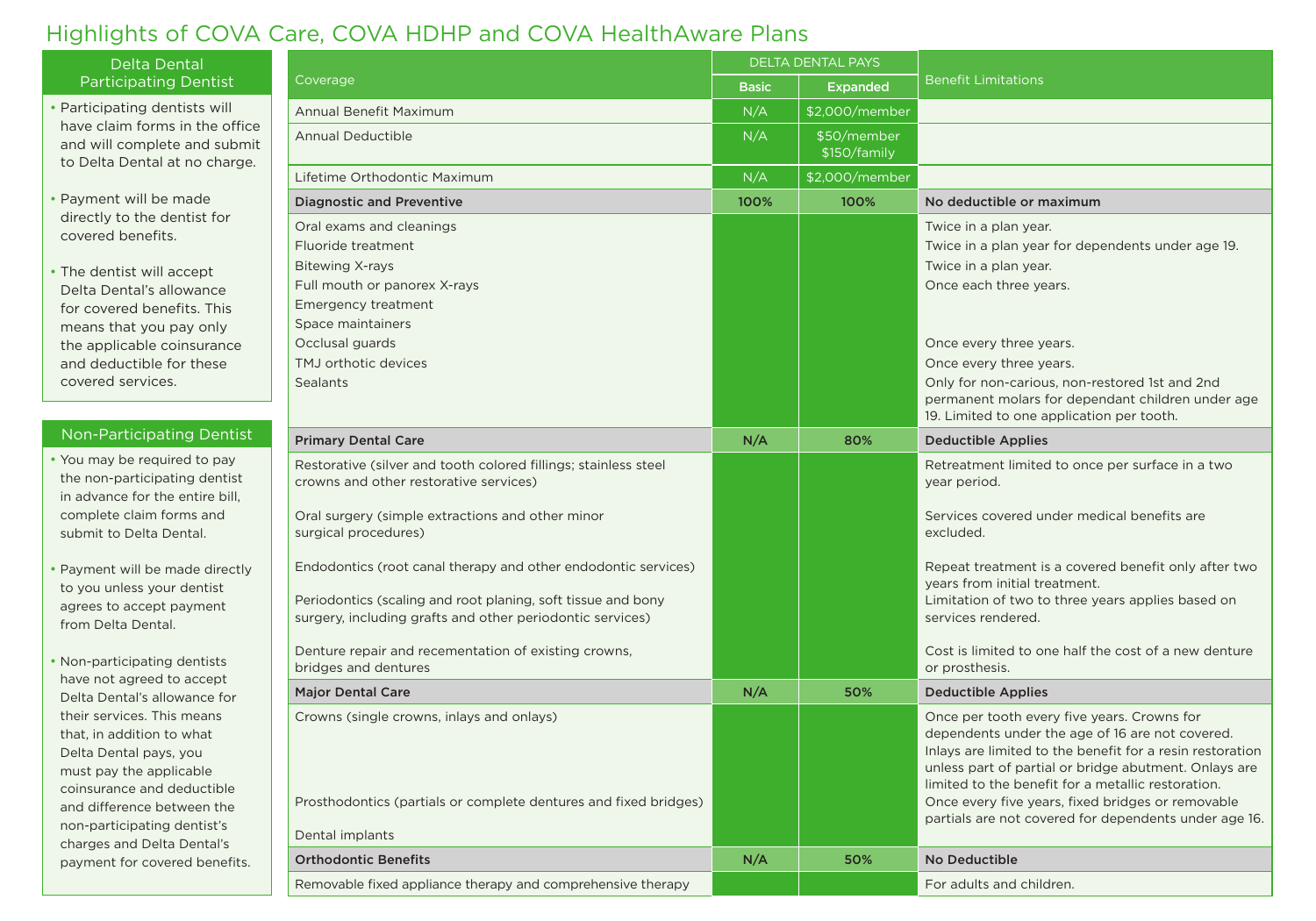# The Delta Dental Mobile App

Delta Dental wants to make it easy to make the most of your dental benefits so you can maximize your health. With the Delta Dental mobile app, you can search for a dentist near you, view and email your ID card, estimate costs for dental procedures, and more.

### Getting Started

Delta Dental's free mobile app is available for Apple or Android devices. Visit the App Store (Apple) or Google Play (Android) and search for "Delta Dental."



#### Finding a Dentist

The find a dentist feature of our app is available to all users. You can find a dentist without logging in, or log in to save preferred dentists for easy access.

#### Using the App

Delta Dental members can log in using the user name and password they use to log in to our website. Tap "Sign in" to enter your username and password. Then click "Sign in" again. If you've forgotten your user name or password, there are links to retrieve them. Registration is also available on the app for new users.

You must enter your password each time you log in to the app. No personal health information is ever stored on your device.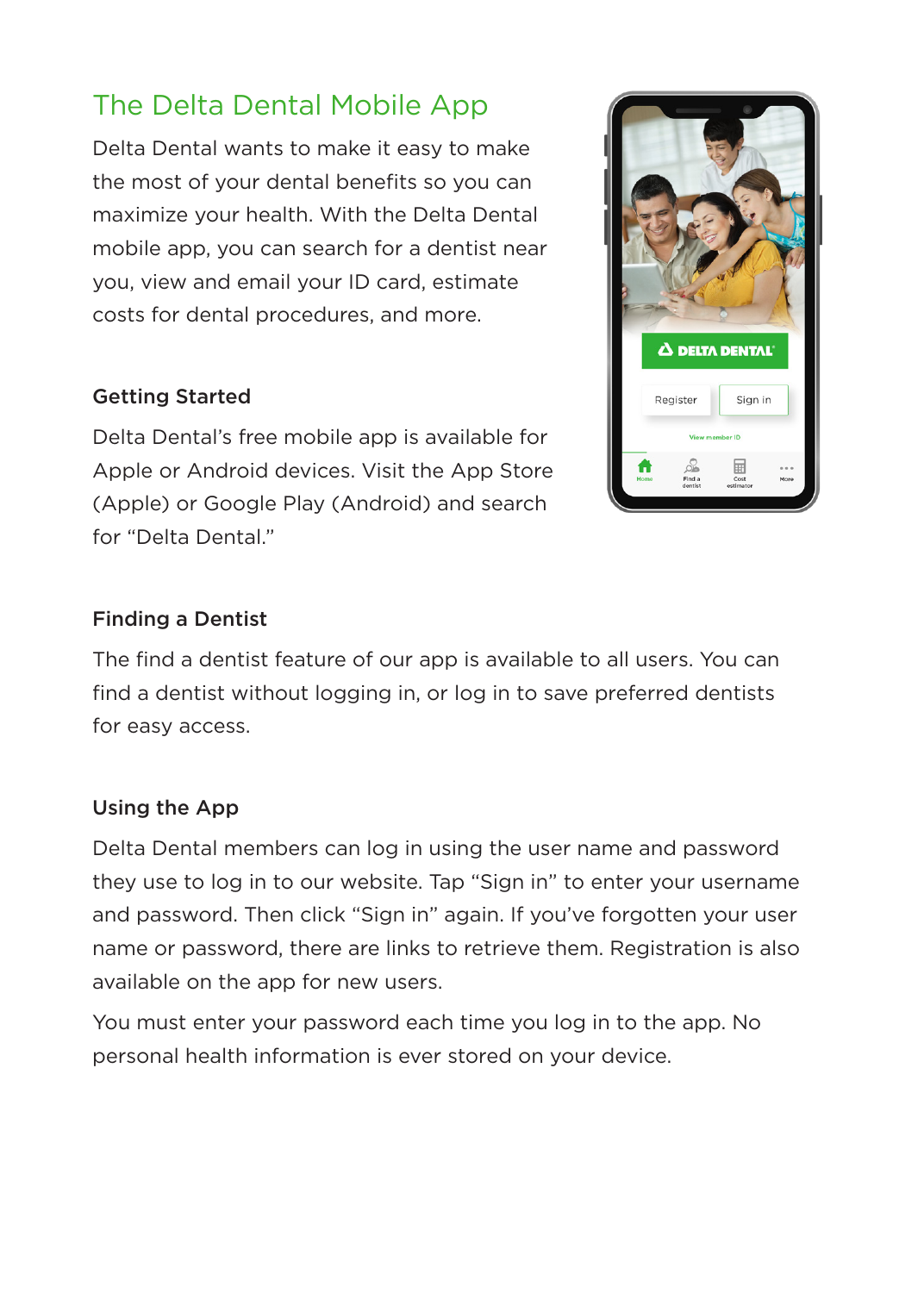## Questions & Answers

#### How can I find out if my dentist participates with Delta Dental?

- Ask your dentist if they are a Delta Dental participating dentist.
- Visit DeltaDentalVA.com or the Delta Dental mobile app.
- Call The Commonwealth of Virginia Service Team at 888.335.8296 from 8:15 a.m.-6:00 p.m. EST, Monday through Thursday and 8:15 a.m.-4:45 p.m. EST on Friday.

#### How can I avoid unexpected charges for dental care?

- See a Delta Dental participating dentist.
- Have your dentist file a pre-determination of benefits (not required, but recommended for services over \$250).
- Call your Service Team with any benefit clarification questions.

#### What will happen if I go out of network?

You will be responsible for paying the difference between the nonparticipating dentist's charges and Delta Dental's payment. The dentist is not required to file the claim for you, and you may be required to pay the dentist at the time services are rendered and then file the claim for reimbursement from Delta Dental.

#### Where do I file claims?

All claims should be filed with Delta Dental of Virginia, 4818 Starkey Road, Roanoke, Virginia 24018.

#### Can I access my information online?

Yes. Delta Dental offers members the ability to view claims and eligibility, estimate costs, find a dentist and more. Register at DeltaDentalVA.com or download the Delta Dental mobile app to access your dental benefits.